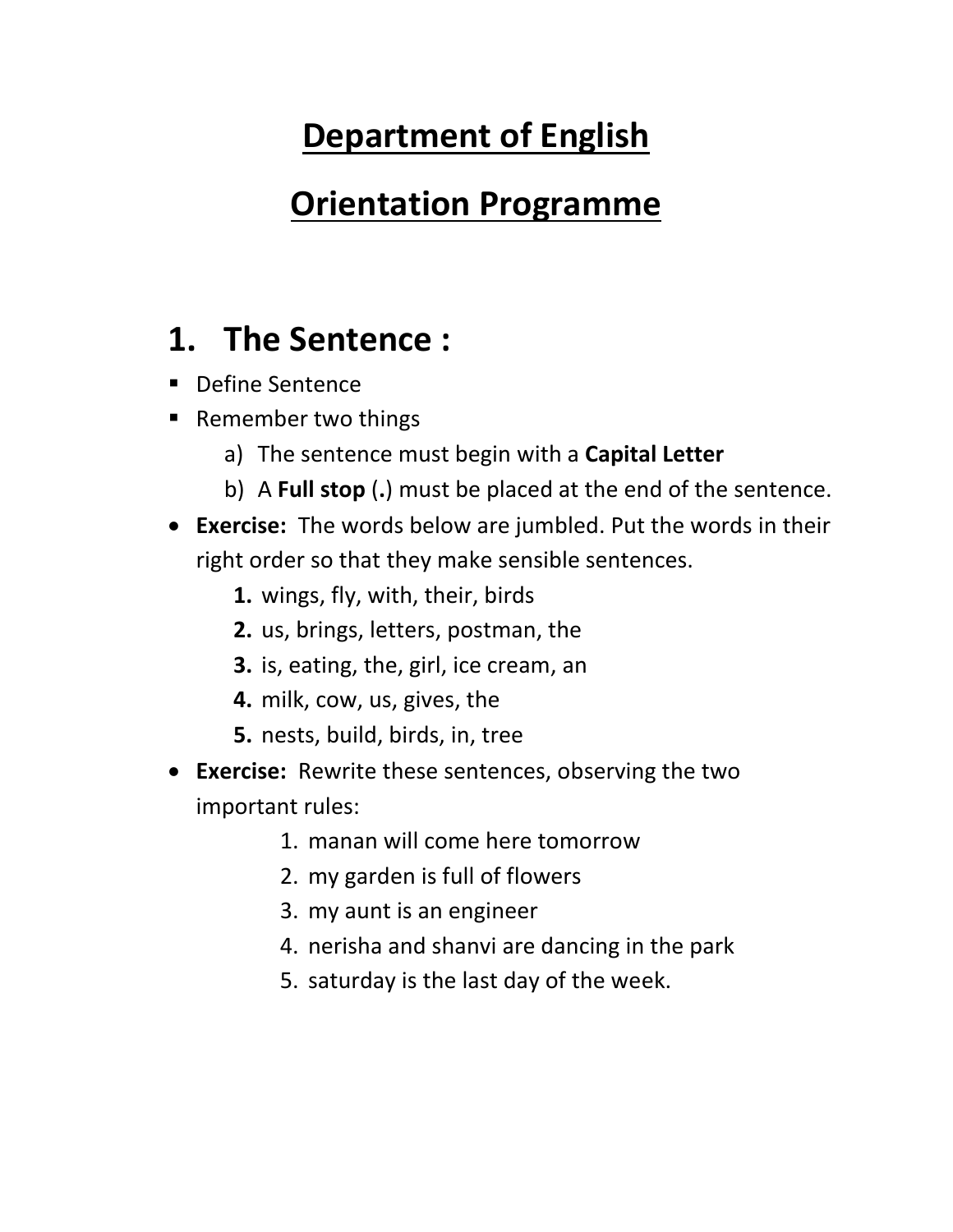## **2. The Noun- kinds of Nouns:**

- Define Noun
- Kind of Nouns
	- Common Nouns
	- Proper Nouns
	- Collective Nouns
	- Material Nous
	- Abstract Noun

\_\_\_\_\_\_\_.

**Exercise:** Fill in the blanks with a suitable noun:

Engine, puppy, author, sailor, garage.

- 1. A place where cars are kept is called a
- 2. A person who writes books is called an  $\blacksquare$ .
- 3. A baby dog is called a manufactured a
- 4. An \_\_\_\_\_\_\_ pulls the train.
- 5. A person who works on a ship is called a
- **Exercise:** Fill in the blanks using the above words-

Wool, letters, bread, cabbages, milk.

- 1. **are sold by the green grocer.**
- 2. The milk man brings us \_\_\_\_\_\_\_.
- 3. \_\_\_\_\_ is sold by the draper.
- 4. The postman brings us \_\_\_\_\_\_\_.
- 5. Bread is sold by the  $\qquad \qquad$ .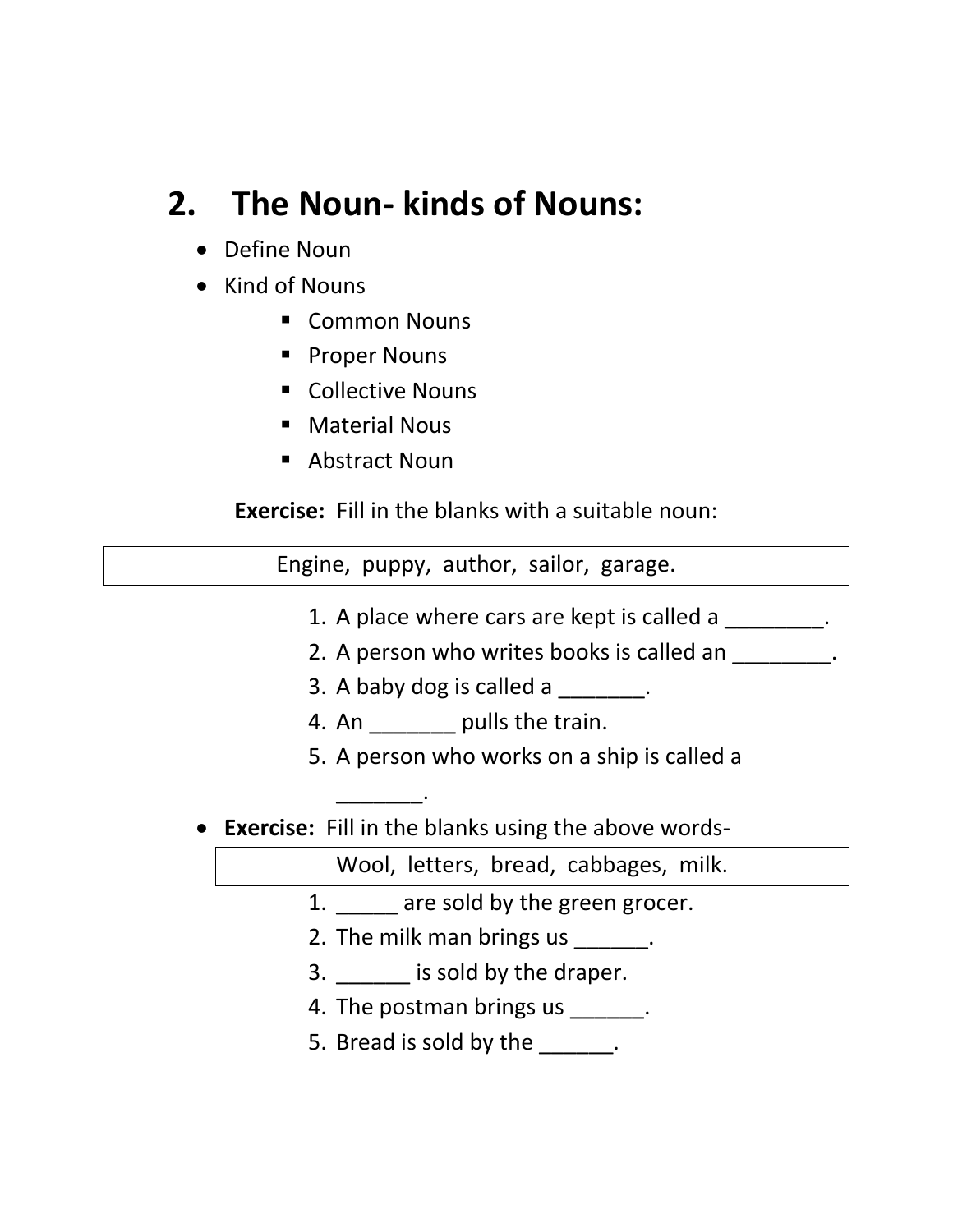- **Exercise:** Write the following sentences, putting in the capital:-
	- 1. paris is the capital of france.
	- 2. the tajmahal is at agra.
	- 3. kiyan is a good boy.
	- 4. nerisha is singing a song.
	- 5. manan is playing in the garden.
- **Exercise:** Fill in the blanks with suitable collective Nouns. Choose from the box :-

Library, gang, wardrobe, army, swarm.

- 1. She had a whole of clothes.
- 2. The of soldiers marched into battle.
- 3. A cf bees flew out of the hive.
- 4. Our teacher has a whole of books.
- 5. A \_\_\_\_\_ of thieves entered the village at night.
- **Exercise:** Fill in the blanks with the Abstract Nouns formed from the words given in italics :-
	- 1. What is the control of this room? (Long)
	- 2. Kiyan is a clever boy. We all admire his
	- 3. What is her (high)?
	- 4. She failed again. Her was never expected.
	- 5. Do you know the \_\_\_\_\_\_ of his place of cloth? (wide)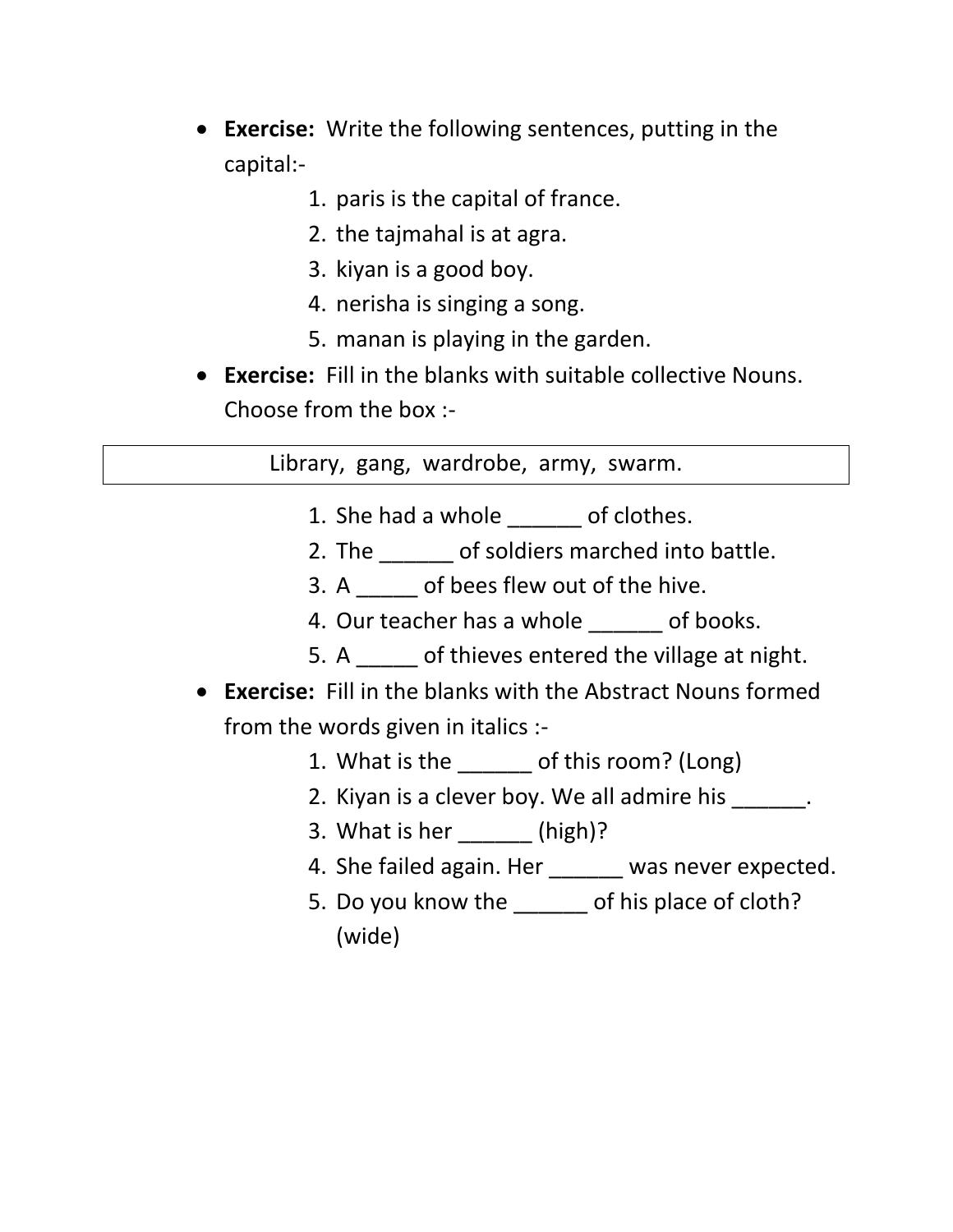## **3. The Article:**

- Indefinite Article
- Definite Article
- Uses of 'A' and 'An' & 'The'.
- **Exercise:** Fill up the following blanks with 'A' 'An' or 'The' as required.
	- 1. \_\_\_\_\_\_ train was \_\_\_\_\_\_\_hour late.
	- 2. \_\_\_\_\_\_ umbrella is \_\_\_\_\_\_ useful thing.
	- 3. \_\_\_\_\_\_ Himalayas are \_\_\_\_\_\_\_ highest mountains in \_\_\_\_\_\_ world.
	- 4. Srilanka is \_\_\_\_\_ is land.
	- 5. **deeling a** aeroplane flies in early sky.

### **4. Punctuation And The Use of Capital:**

- The most common stops or Marks of Punctuation are :-
	- 1. The Comma (,)
	- 2. The Semicolon (;)
	- 3. The colon (:)
	- 4. The Full Stop (.)
	- 5. The Question Mark (?)
	- 6. The Mark of exclamation (!)
	- 7. The Quotation Marks (" ")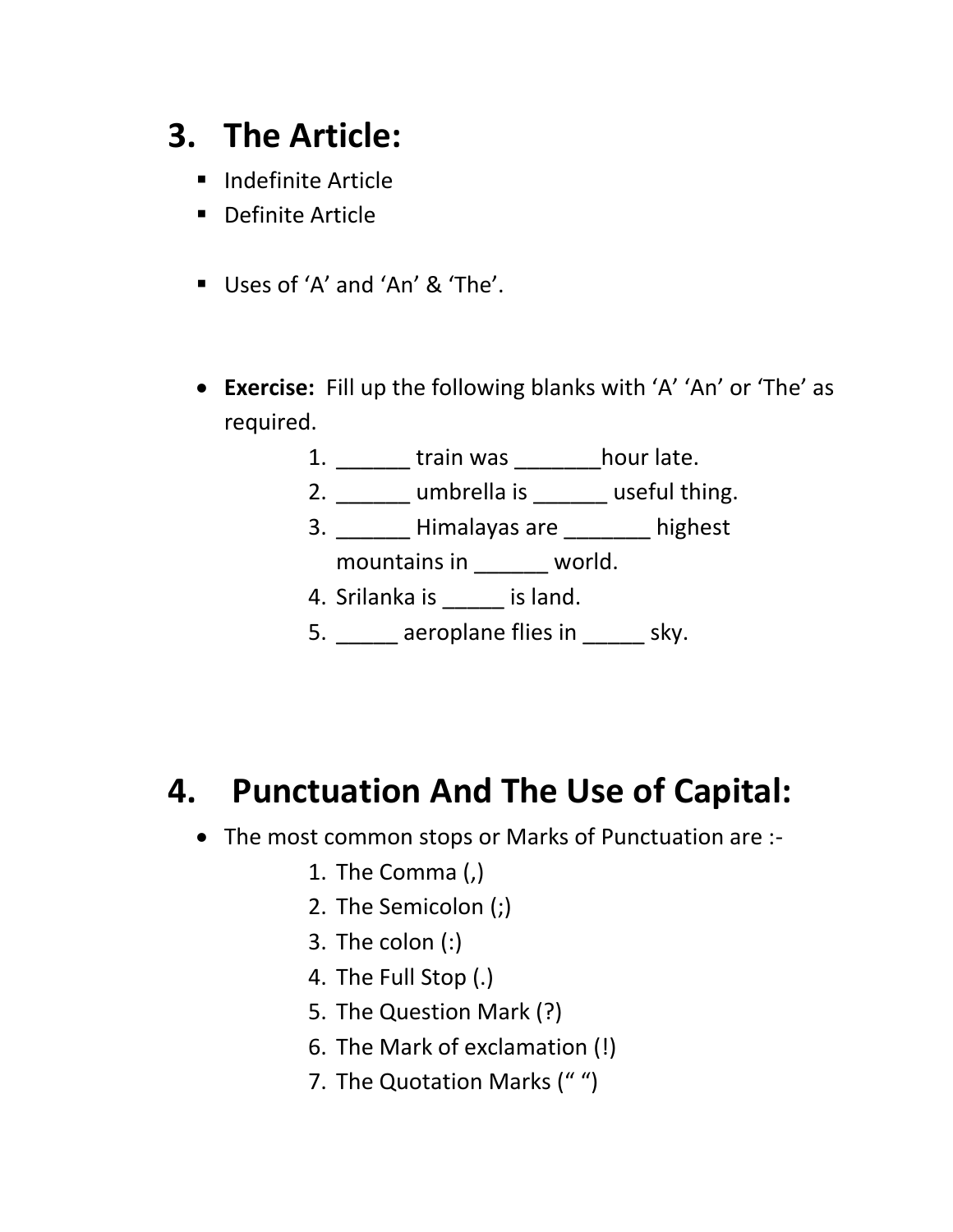#### • **Capital Letters**

A Capital Letter is used to begin:

- a) Every New Sentence
- b) Proper Noun
- c) Words such as / oh, God, I
- d) The first word of a sentence put with in Inverted Commas as,

She said, "This lesson is hard to learn".

- e) The first word of every line of poetry as, Work while you work, Play while you play.
- **Exercise:** Supply all the necessary stops and capital in the following sentences :
	- 1. ashok and mohan went to agra to see the tajmahal.
	- 2. akbar the greatest of the mughal emperors ruled wisely.
	- 3. hari, rohan, sohan, mohan all came to see me.
	- 4. i am playing in the garden.
	- 5. meera is dancing.